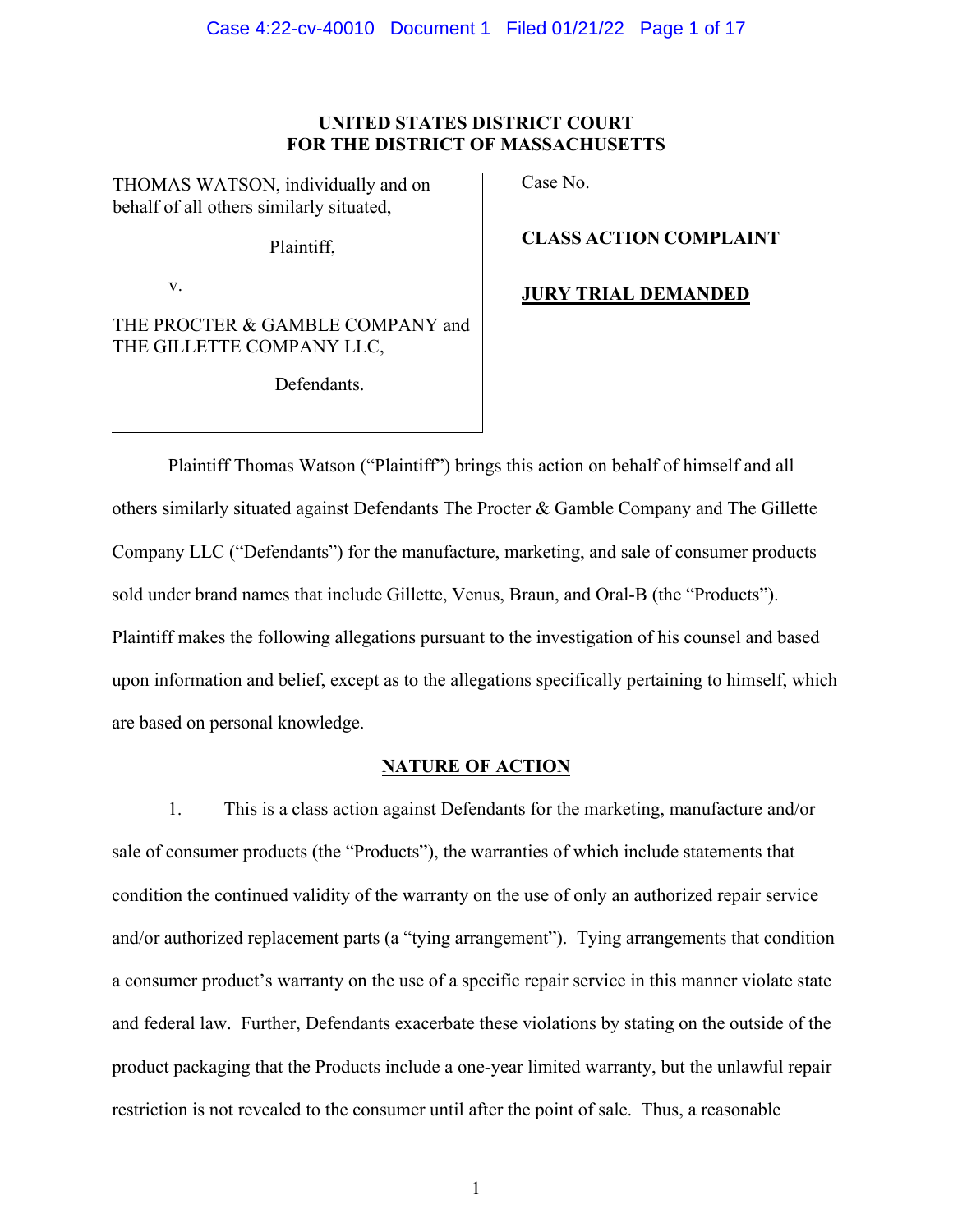#### Case 4:22-cv-40010 Document 1 Filed 01/21/22 Page 2 of 17

consumer would rely on the warranty mentioned on the outside of the packaging. Had Plaintiff – or reasonable class members – been aware of the unlawful repair restriction, he would not have purchased the Product, or would have paid significantly less for it.

2. Plaintiff brings his claims against Defendants individually and on behalf of a class of all other similarly situated purchasers of the Products for: (i) violations of the Magnuson-Moss Warranty Act, (ii) unjust enrichment, (iii) fraud, and (iv) fraudulent omission.

#### **PARTIES**

3. Plaintiff Thomas Watson is, and at all times relevant to this action has been, a resident of Shirley, Massachusetts and a citizen of Massachusetts. In or about June 2019, Mr. Watson purchased one Braun Electric Shaver from a Target store located at 86 Orchard Hill Park Dr, Leominster, MA 01453. Mr. Watson purchased the Product, reasonably believing its warranty complied with state and federal law and believing that he would have the ability to repair the product if it malfunctioned. However, the Product Mr. Watson purchased did not comply with state and federal law because of the unlawful repair restriction attached to the warranty which prohibited him from repairing the Product. Mr. Watson would not have purchased the Product, or would have paid significantly less for the Product, had he known that the Product did not comply with state and federal law. The unlawful repair restriction attached to his warranty was only revealed to him after purchasing the product and opening the packaging at home.

4. The Product that Mr. Watson purchased began to slightly malfunction shortly after he purchased it. He would have liked to endeavor to repair his product himself during the warranty period, but his warranty as written prohibited him from doing so.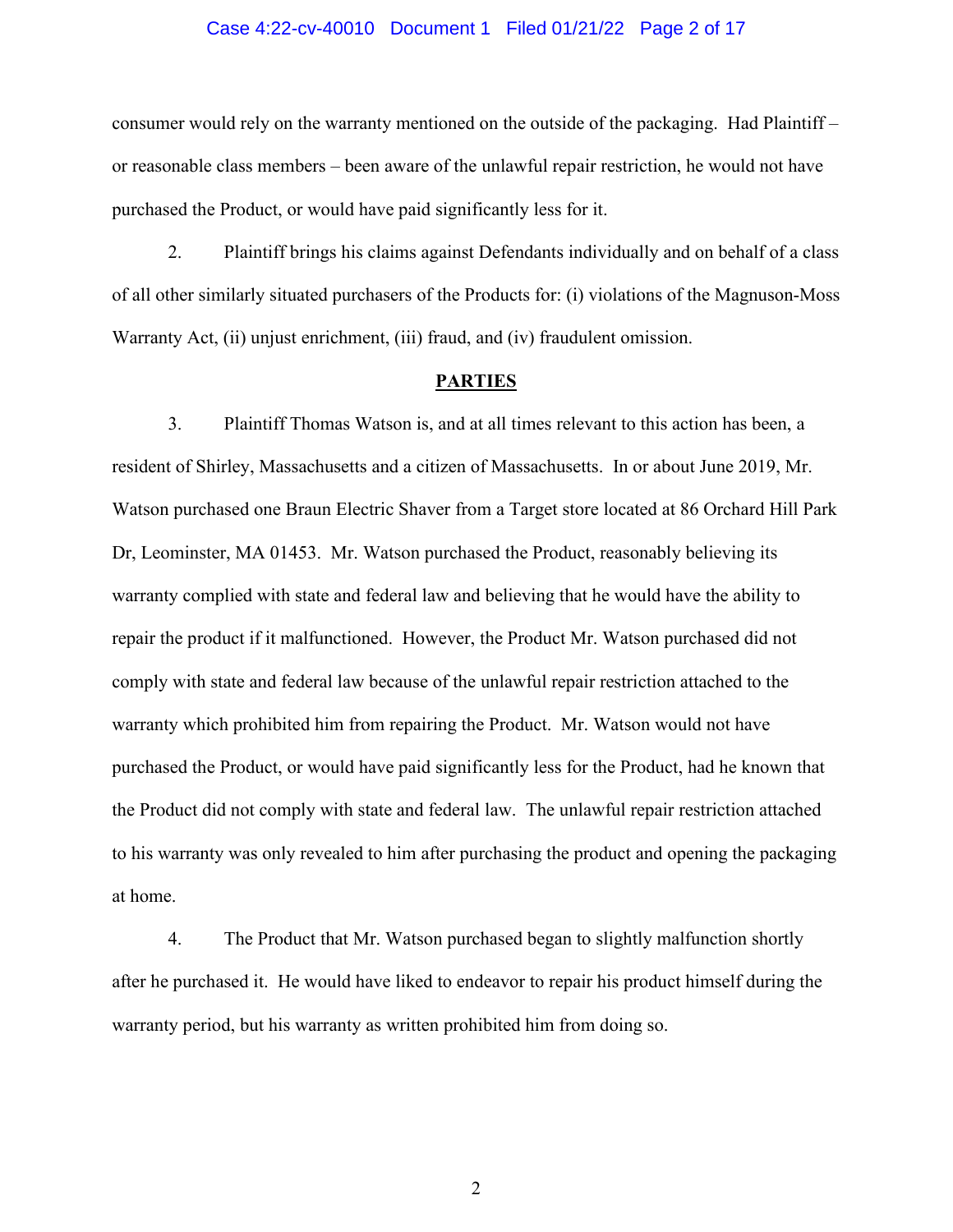### Case 4:22-cv-40010 Document 1 Filed 01/21/22 Page 3 of 17

5. Mr. Watson reviewed the Product's packaging prior to purchase. Mr. Watson relied on the packaging in making his purchase decision. Defendants disclosed on the packaging that the Product included a one-year limited warranty but did not disclose that the warranty included an unlawful repair restriction. Had there been a disclosure, Mr. Watson would not have purchased the Product because the unlawful repair restriction would have been material to him, or at the very least, he would have purchased the Product at a substantially reduced price.

6. Defendant The Procter  $&$  Gamble Company is an Ohio corporation with its principal place of business at 1 Procter & Gamble Plaza, Cincinnati, Ohio 45202. Defendant The Procter & Gamble Company markets and distributes the Products throughout the United States. Defendant The Procter & Gamble Company sells its products to consumers on websites and retail stores nationwide.

7. Defendant The Gillette Company LLC is a Delaware limited liability company with its principal place of business at 1 Granite St, Boston, Massachusetts 02210. Defendant The Gillette Company LLC markets and distributes the Products throughout the United States. Defendant The Gillette Company LLC sells its products to consumers on websites and retail stores nationwide. Defendant The Gillette Company LLC is a wholly owned subsidiary of Defendant The Procter & Gamble Company.

8. Each of the Defendants acted jointly to perpetrate the acts described herein. At all times relevant to the allegations in this matter, each of these Defendants acted in concert with, with the knowledge and approval of, and/or as the agent of the other Defendant within the course and scope of the agency, regarding the acts and omissions alleged.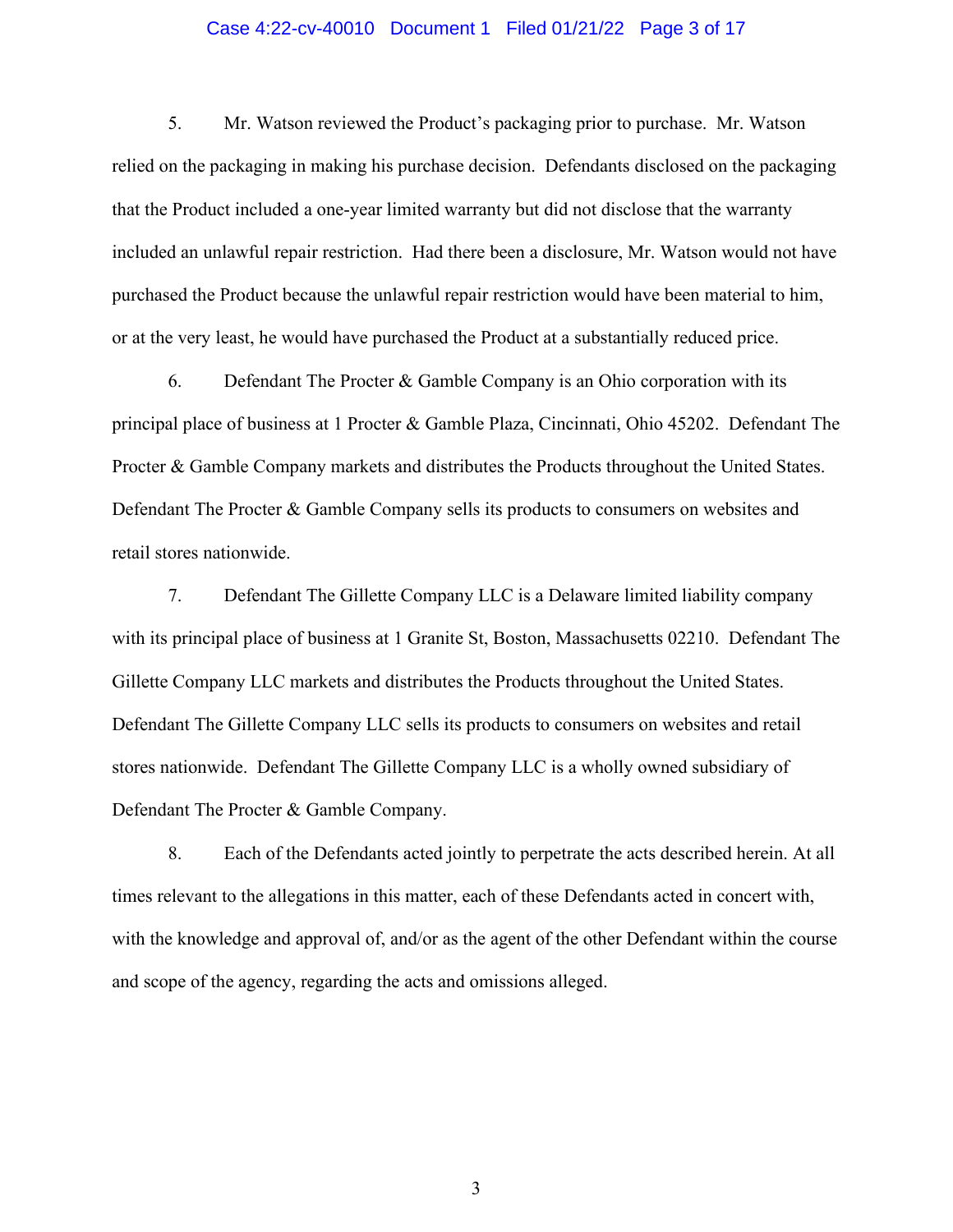### **JURISDICTION AND VENUE**

9. This Court has subject matter jurisdiction over this action pursuant to 28 U.S.C. § 1332(d) because there are more than 100 class members and the aggregate amount in controversy exceeds \$5,000,000, exclusive of interest, fees, and costs, and at least one Class member is a citizen of a state different from Defendants.

10. This Court has personal jurisdiction over both Defendants because Defendants conduct substantial business within this District and a substantial portion of the events that gave rise to Plaintiff's claims occurred in this District.

11. Venue is proper in this District pursuant to 28 U.S.C. § 1391 because Defendants do substantial business in this District, and a substantial part of the events giving rise to Plaintiff's claims took place within this District because Plaintiff purchased his Product and suffered his resulting injury in this District.

# **COMMON FACTUAL ALLEGATIONS**

### **I. Defendants' Business Activities**

12. Defendants distribute consumer products to retailers throughout the United States, who then sell the appliances to consumers.

13. Defendants' products and brands include Gillette, Venus, Braun, and Oral-B, among others.

14. All the relevant Products include the same unlawful repair restriction in their warranties.

15. Defendants have advertised, marketed, offered for sale, sold, and distributed products through authorized dealers to consumers.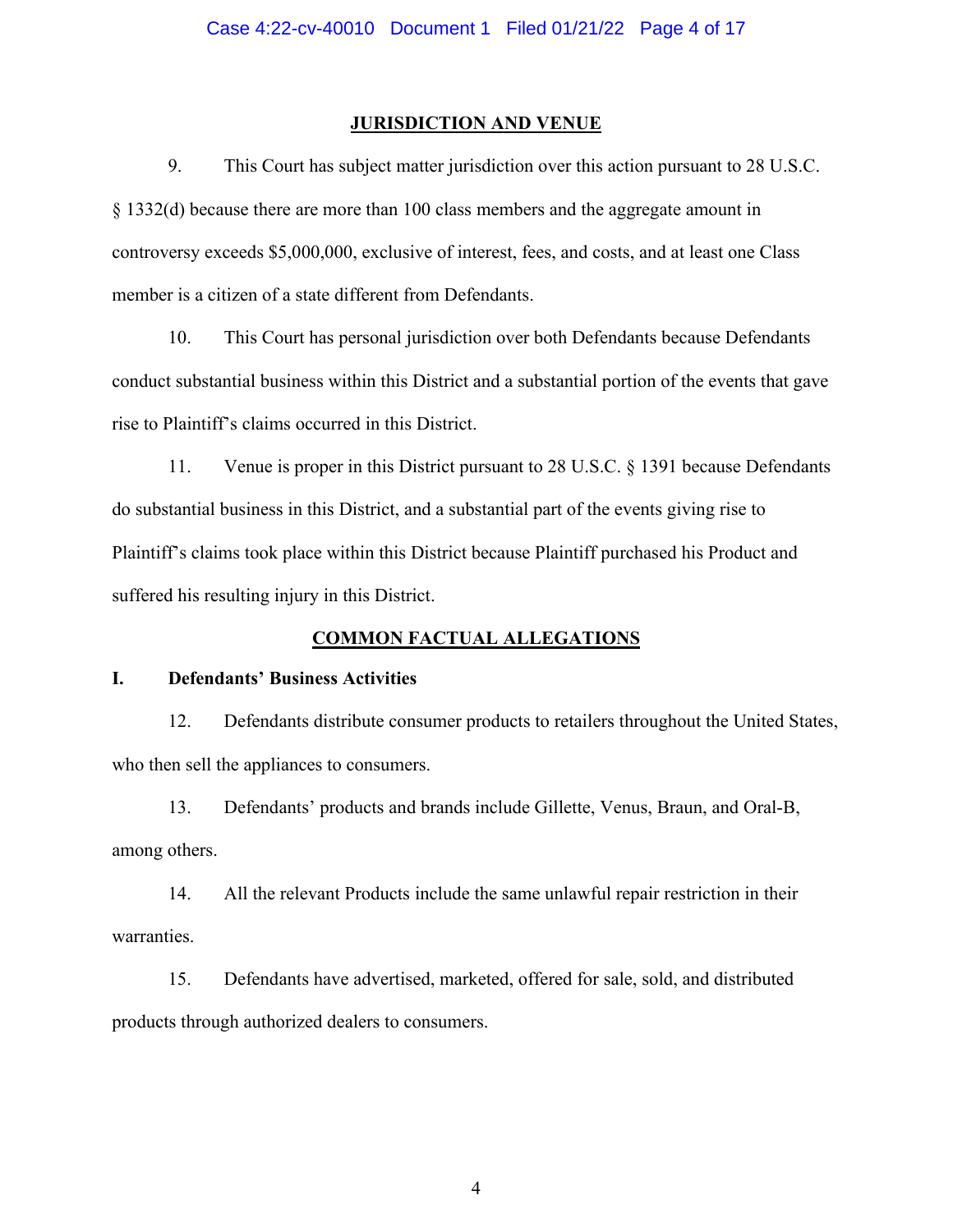### Case 4:22-cv-40010 Document 1 Filed 01/21/22 Page 5 of 17

16. Defendants' Products include a "written warranty" as defined by the Magnuson-Moss Warranty Act, 15 U.S.C. § 2301(6), in the form of a limited warranty ("Warranty Statement").

17. The length of the limited warranty offered by Defendants is two years.

18. Defendants' limited warranty includes the aforementioned unlawful repair restriction.

### **II. The Defendants Condition Warranty Coverage On Unlawful Repair Restrictions**

19. In numerous instances, Defendants, through their warranty statements for various appliances, condition warranty coverage on the usage of Defendants' repair services to perform maintenance and repair work, rather than allowing consumers to repair the product themselves or take it to a third-party repair service.

20. Specifically, Defendants' warranty states: "The guarantee becomes void if repairs are undertaken by unauthorized persons and if original Braun parts are not used."[1](#page-4-0)

21. Under the terms of the warranty, Defendants are not obligated to provide first party repair service and parts free of charge.

22. Under the terms of the warranty, purchasers are bound to only use authorized repair services and original Braun parts.

23. The authorized replacement parts that purchasers are required to use are available online at inflated costs. [2](#page-4-1)

<span id="page-4-0"></span> $1 \text{ https://www.service.braun.com/line}/SH/S5281/S5281\_1-GB.pdf$ , pg 5

<span id="page-4-1"></span><sup>2</sup> *See* https://braun.factoryoutletstore.com/cat/18735/Braun-Clean-Renew-Stands.html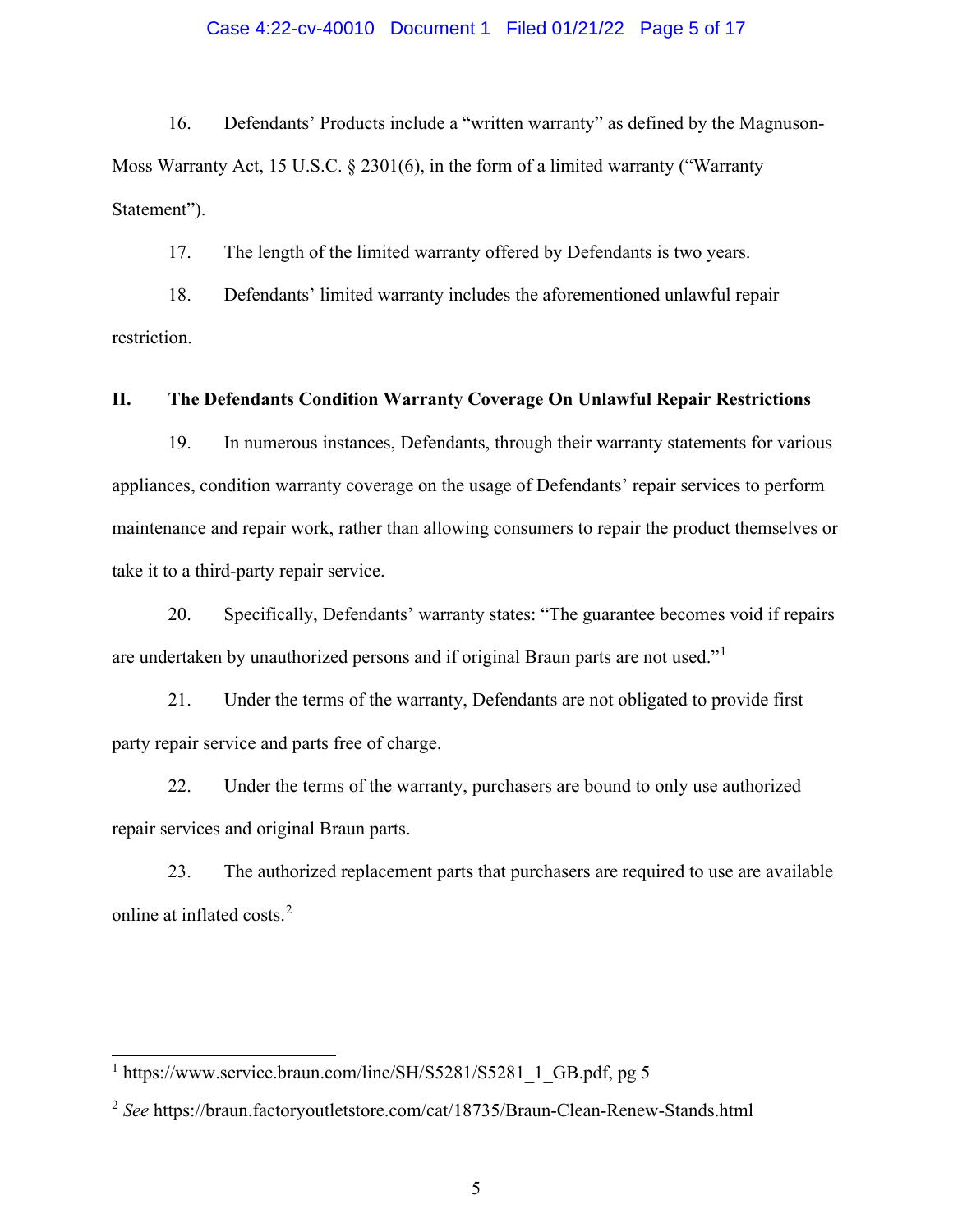### Case 4:22-cv-40010 Document 1 Filed 01/21/22 Page 6 of 17

24. Defendants in effect provide parts under the warranty in a manner which impedes or precludes the choice by the consumer of the person or business to perform necessary labor to install such parts.

25. By conditioning their warranty in this manner, Defendants have violated the tying prohibition in the Magnuson-Moss Warranty Act, which prohibits companies from conditioning their warranties on the consumer's use of any article or service (other than an article or service provided without charge under the terms of the warranty) identified by brand, trade, or corporate name.

26. Defendants' practices also violate state laws, as well as Section  $5(a)(1)$  of the FTC Act, 15 U.S.C. § 45(a)(1) which prohibits unfair or deceptive actors or practices, as well as unfair methods of competition, in or affecting commerce. Section 5 also encompasses violations of the Sherman Act, which prohibits certain exclusionary and other anticompetitive conduct.

### **III. The Magnuson-Moss Warranty Act**

27. The Magnuson-Moss Warranty Act, 15 U.S.C. §§ 2301-2312, is the federal law that regulates consumer warranties and the procedures used to resolve warranty disputes. It also directs the FTC to prescribe rules enforcing certain requirements pertaining to the use and content of consumer warranties.

28. Section 2302(c) of the Magnuson-Moss Warranty Act, 15 U.S.C. § 2302(c), prohibits any warrantor from conditioning a warranty on the consumer's using, in connection with the warranted product, any article or service (other than an article or service provided without charge under the terms of the warranty) which is identified by brand, trade, or corporate name.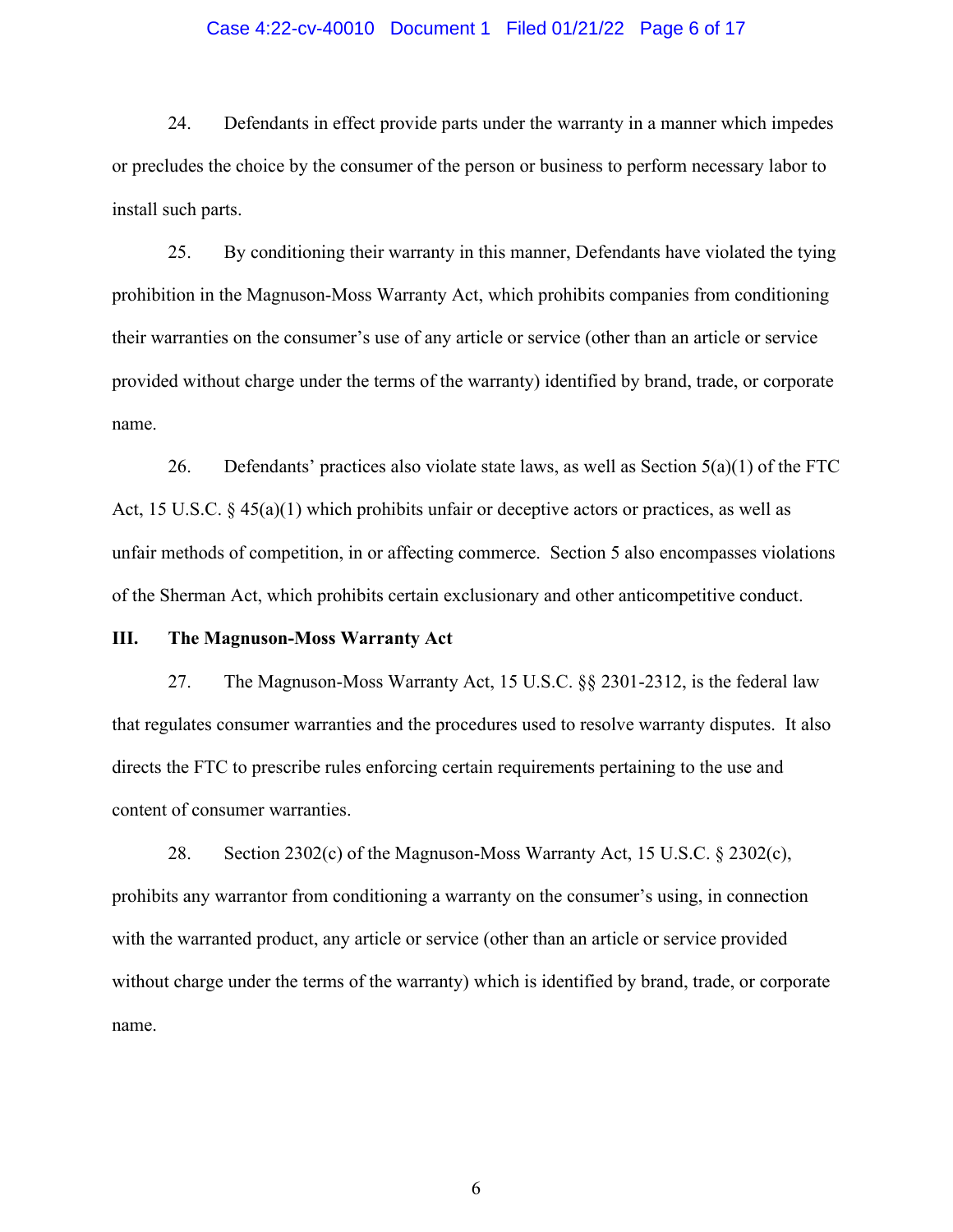29. An FTC Rule interpreting this provision specifically addresses warranty language

(nearly identical to Defendants' warranty):

No warrantor may condition the continued validity of a warranty on the use of only authorized repair service and/or authorized replacement parts for non-warranty service and maintenance (other than an article of service provided without charge under the warranty or unless the warrantor has obtained a waiver pursuant to section 102(c) of the Act, 15 U.S.C. 2302(c)). For example, provisions such as, "This warranty is void if service is performed by anyone other than an authorized 'ABC' dealer and all replacement parts must be genuine 'ABC' parts," and the like, are prohibited where the service or parts are not covered by the warranty. These provisions violate the Act in two ways. First, they violate the section  $102(c)$ , 15 U.S.C. 2302 $(c)$ , ban against tying arrangements. Second, such provisions are deceptive under section 110 of the Act, 15 U.S.C. 2310, because a warrantor cannot, as a matter of law, avoid liability under a written warranty where a defect is unrelated to the use by a consumer of "unauthorized" articles or service.

# 16 CFR § 700.10(c)

# **IV. Section 5 Of The Federal Trade Commission Act**

30. The FTC has found that a "manufacturer's use of a repair restriction could be challenged as an unfair practice under Section 5 of the FTC Act if the repair restriction causes substantial injury (e.g., monetary harm or unwarranted health and safety risks) that is not outweighed by countervailing benefits to consumers or competition that the practice produces, and the injury could not have been reasonably avoided by consumers."<sup>[3](#page-6-0)</sup>

31. Section 5 of the Federal Trade Commission Act prohibits unfair or deceptive actors or practices, as well as unfair methods of competition, in or affecting commerce. Section 5 also encompasses violations of the Sherman Act, which prohibits certain exclusionary and

<span id="page-6-0"></span><sup>3</sup> https://www.ftc.gov/system/files/documents/reports/nixing-fix-ftc-report-congress-repairrestrictions/nixing the fix report final 5521 630pm-508 002.pdf, pg 14.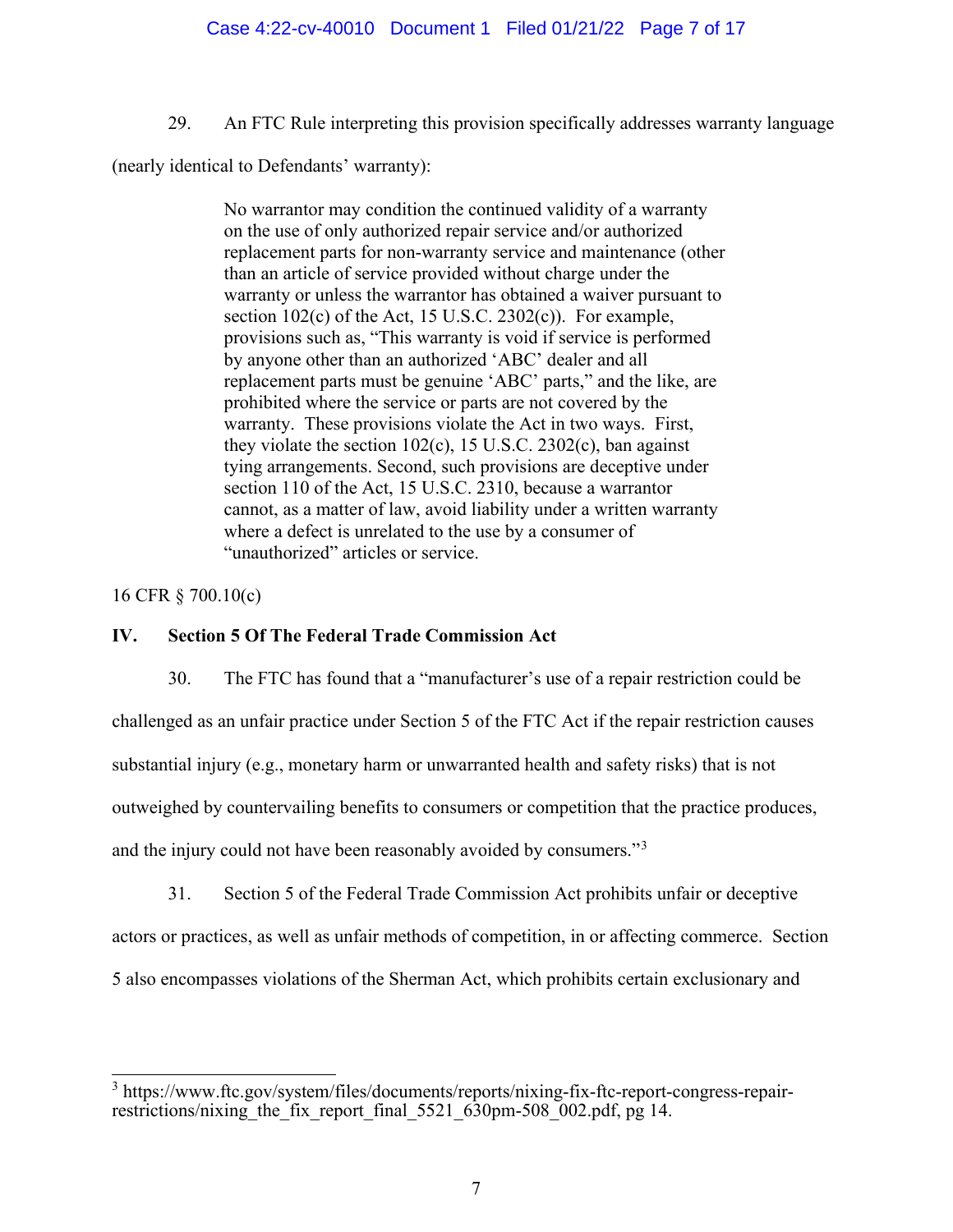#### Case 4:22-cv-40010 Document 1 Filed 01/21/22 Page 8 of 17

other anticompetitive conduct. *See*, *e.g.*, *Eastman Kodak Co. v. Image Technical Servs., Inc.*, 504 U.S. 451 (1992); *United States v. Microsoft*, 253 F.3d 34 (D.C. Cir. 2001).

32. The FTC has noted that "[r]estricting consumers and businesses from choosing how they repair products can substantially increase the total cost of repairs, generate harmful electronic waste, and unnecessarily increase wait times for repairs. In contrast, providing more choice in repairs can lead to lower costs, reduce e-waste by extending the useful lifespan of products, enable more timely repairs, and provide economic opportunities for entrepreneurs and local businesses."<sup>[4](#page-7-0)</sup>

33. The FTC has issued several warning letters to companies that appeared to be engaged in warranty tying in violation of the Magnuson-Moss Warranty Act and has brought at least one enforcement action.

34. The FTC has concluded that "it is clear that repair restrictions … steered consumers into manufacturers' repair networks or to replace products before the end of their useful lives."<sup>[5](#page-7-1)</sup>

35. The FTC has also expressed concern that repair restrictions "may place a greater financial burden on communities of color and lower-income Americans."[6](#page-7-2)

36. While manufacturers explain that these repair restrictions often arise from their desire to protect intellectual property rights and prevent injuries and other negative consequences

4

<span id="page-7-2"></span><sup>6</sup> *Id.* at 5.

<span id="page-7-0"></span>https://www.ftc.gov/system/files/documents/public\_statements/1592330/p194400repairrestrictio nspolicystatement.pdf, pg 1.

<span id="page-7-1"></span><sup>&</sup>lt;sup>5</sup> "Nixing the Fix: An FTC Report to Congress on Repair Restrictions", available at https://www.ftc.gov/system/files/documents/reports/nixing-fix-ftc-report-congress-repairrestrictions/nixing the fix report final  $5521\overline{630}$ pm-508 $\overline{002}$ .pdf, pg 6.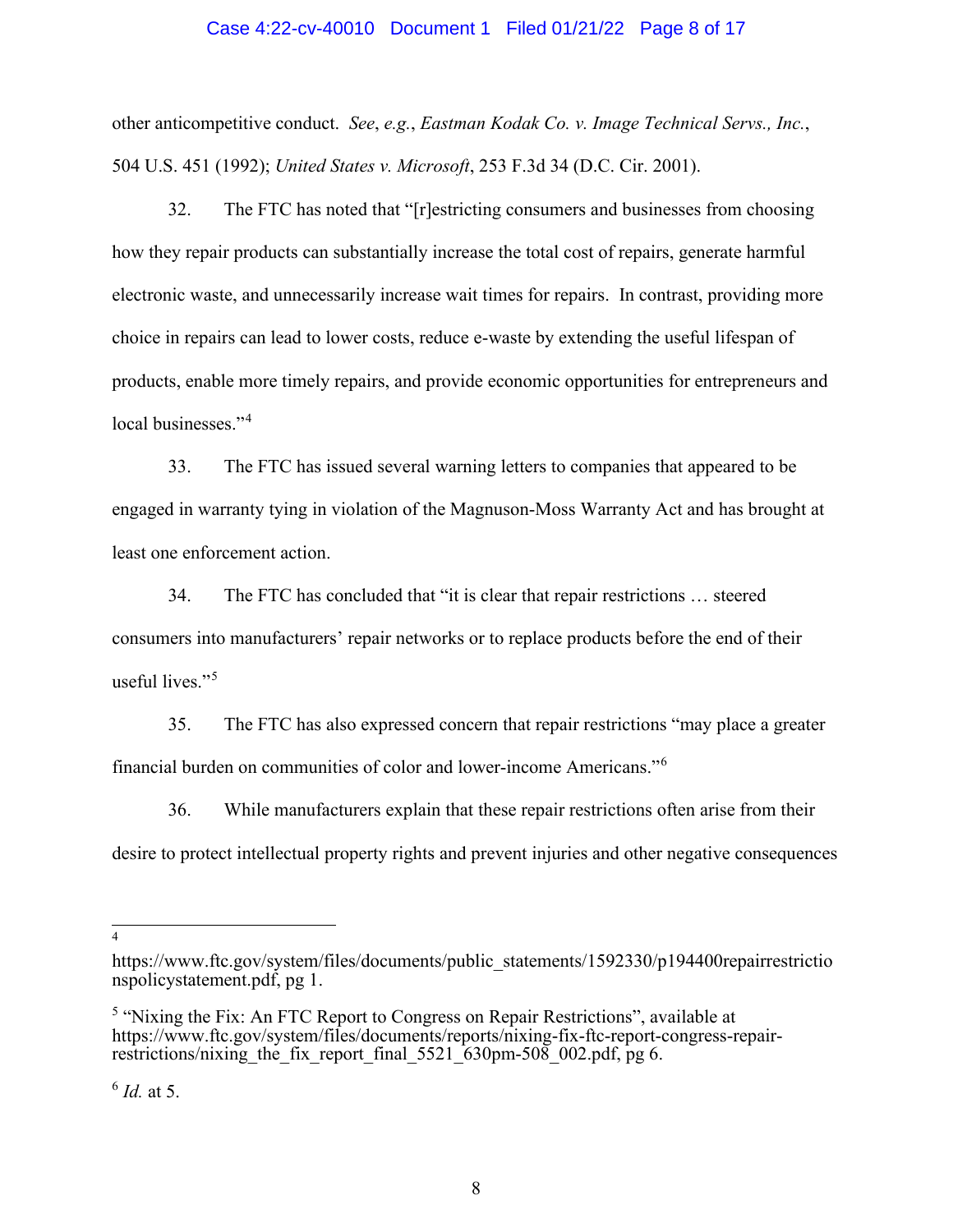#### Case 4:22-cv-40010 Document 1 Filed 01/21/22 Page 9 of 17

resulting from improper repairs, the FTC has found that such justifications "should be rejected if found to be a mere pretext for anticompetitive conduct."<sup>[7](#page-8-0)</sup>

37. Here there is no justification for Defendants' repair restrictions since the technology inside many of Defendants' Products (such as their electric razors) are well known and simple, and the repair restriction is not relevant as to any consideration of personal injury or improper repairs.<sup>[8](#page-8-1)</sup>

38. Due to these factors, on July 21, 2021, the FTC unanimously voted to ramp up law enforcement against repair restrictions that prevent small businesses, workers, consumers, and even government entities from fixing their own products.<sup>[9](#page-8-2)</sup>

## **CLASS REPRESENTATION ALLEGATIONS**

39. Plaintiff seeks to represent a class defined as all purchasers of Gillette, Venus, Braun, and Oral-B products in the United States with a warranty provision that prohibits selfrepair and/or the use of unauthorized parts (the "Class"). Excluded from the Class are persons who made such purchases for purpose of resale.

40. Plaintiff also seeks to represent a subclass of all Class Members who purchased the relevant products in the state of Massachusetts with a warranty provision that prohibits selfrepair and/or the use of unauthorized parts (the "Massachusetts Subclass") (collectively with the Class, the "Classes").

<span id="page-8-0"></span><sup>7</sup> *Id.* at 10.

<span id="page-8-1"></span><sup>&</sup>lt;sup>8</sup> See https://www.lasko.com/resources/warranties/, "This warranty does not apply if the product was damaged or failed because of accident, improper handling or operation, shipping damage, abuse, misuse, unauthorized repairs made or attempted."

<span id="page-8-2"></span><sup>&</sup>lt;sup>9</sup> https://www.ftc.gov/news-events/press-releases/2021/07/ftc-ramp-law-enforcement-againstillegal-repair-restrictions.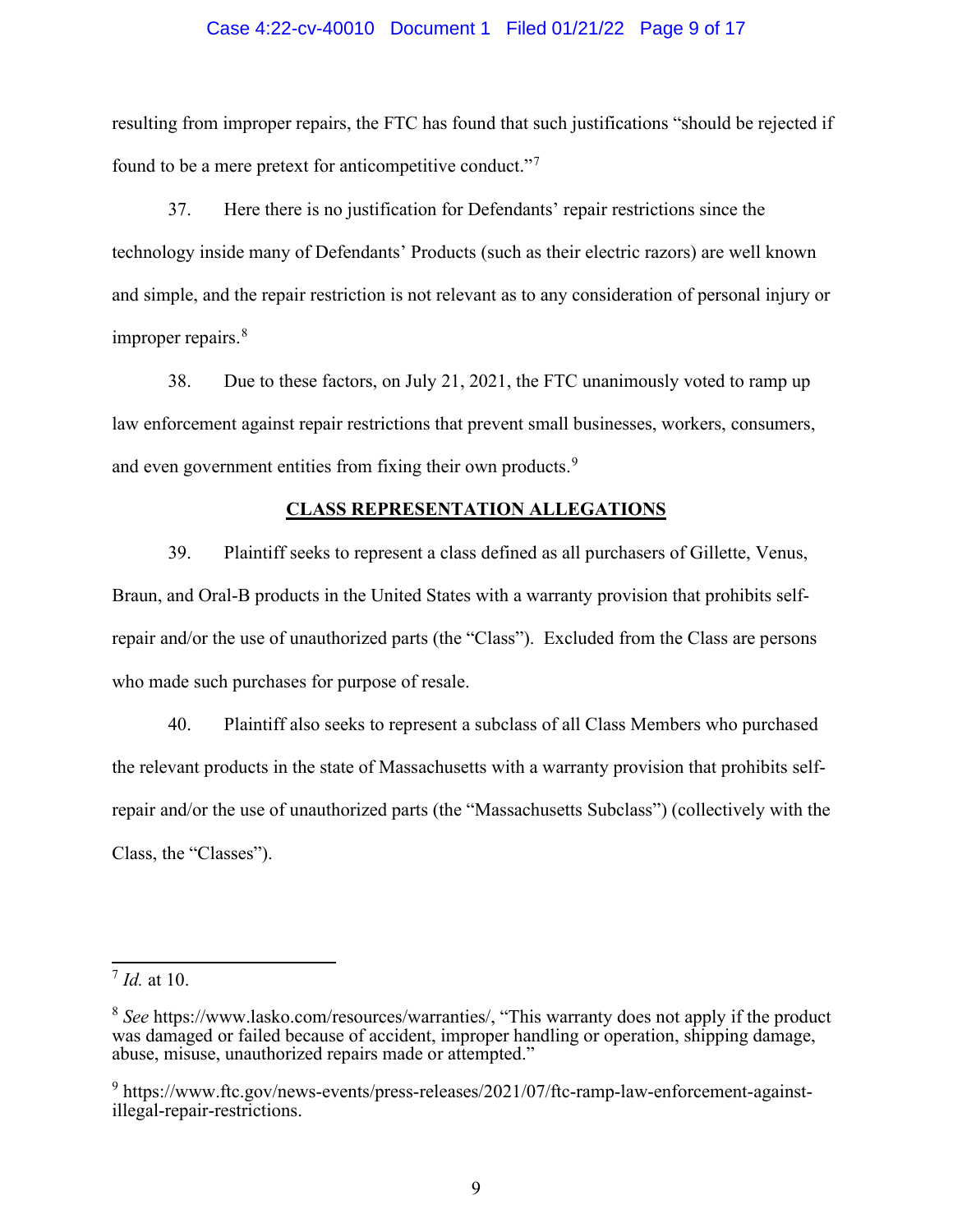#### Case 4:22-cv-40010 Document 1 Filed 01/21/22 Page 10 of 17

41. Subject to additional information obtained through further investigation and discovery, the above-described Classes may be modified or narrowed as appropriate, including through the use of multi-state subclasses.

42. At this time, Plaintiff does not know the exact number of members of the aforementioned Class and Massachusetts Subclass ("Class Members" and "Subclass Members," respectively) but believes it numbers in the millions. Given the size of the Defendants' operation and the number of retail stores in the United States selling Defendants' Products, Plaintiff believes that Class and Subclass Members are so numerous that joinder of all members is impracticable.

43. There is a well-defined community of interest in the questions of law and fact involved in this case. Questions of law and fact common to the members of the Classes that predominate over questions that may affect individual Class members include:

- (a) Whether Defendants misrepresented and/or failed to disclose material facts concerning the Products;
- (b) whether Defendants' conduct was unfair and/or deceptive;
- (c) whether Defendants have been unjustly enriched as a result of the unlawful conduct alleged in this Complaint such that it would be inequitable for Defendants to retain the benefits conferred upon Defendants by Plaintiff and the Classes;
- (d) whether Plaintiff and the Classes sustained damages with respect to the common law claims asserted, and if so, the proper measure of their damages;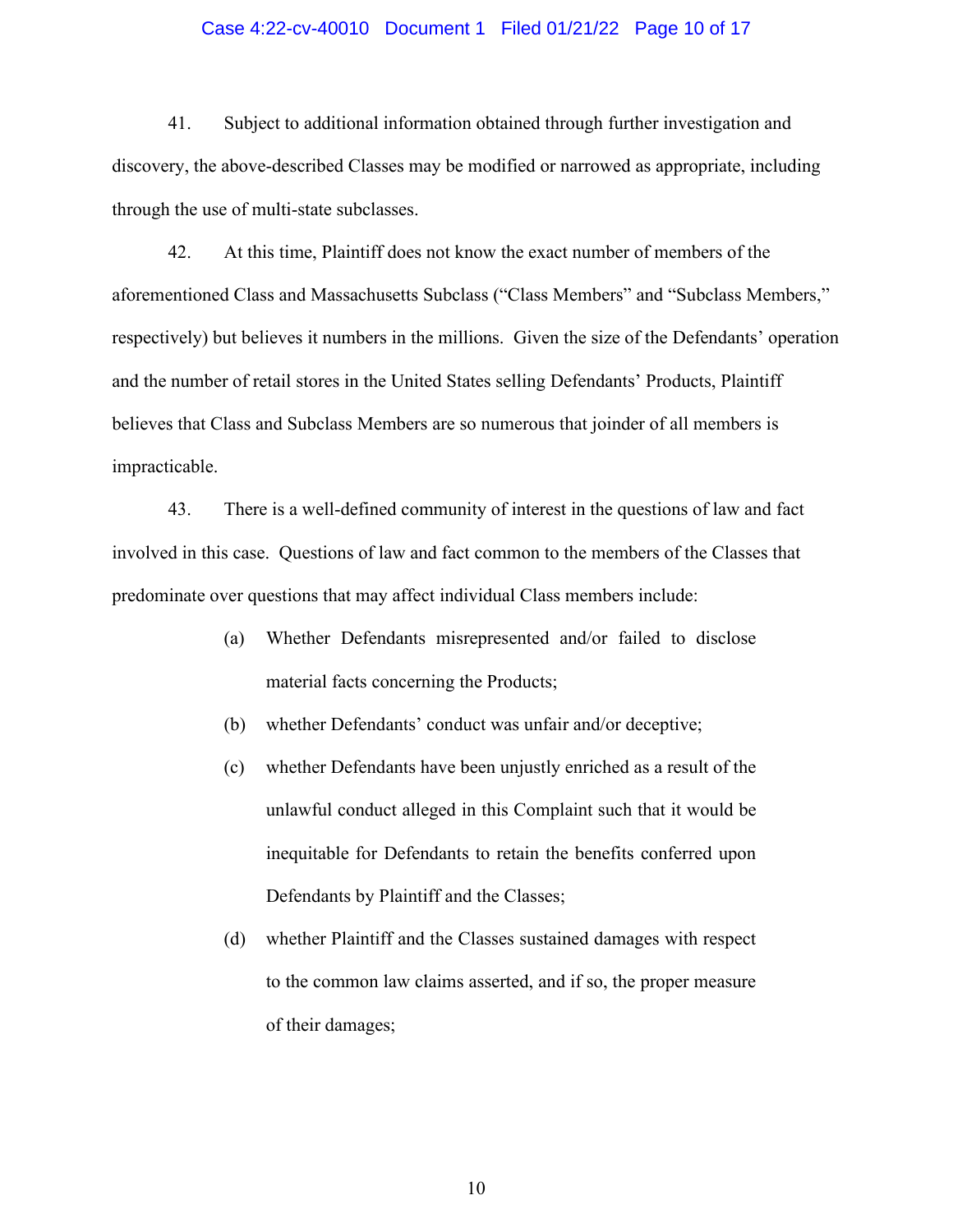- (e) whether Defendants' conduct violates the Magnuson-Moss Warranty Act; and
- (f) whether Defendants' conduct violates section 5 of the Federal Trade Commission Act.

44. Plaintiff's claims are typical of those of the Classes because Plaintiff, like all members of the Classes, purchased, in a typical consumer setting, Defendants' Products, and Plaintiff sustained damages on account of Defendants' wrongful conduct.

45. Plaintiff will fairly and adequately protect the interests of the Classes and has retained counsel that is experienced in litigating complex class actions. Plaintiff has no interests which conflict with those of the Classes.

46. A class action is superior to other available methods for the fair and efficient adjudication of this controversy, especially given the potentially low individual damages suffered by individual class members.

47. The prosecution of separate actions by members of the Classes would create a risk of establishing inconsistent rulings and/or incompatible standards of conduct for Defendants. For example, one court might enjoin Defendants from performing the challenged acts, whereas another might not. In addition, individual actions could be dispositive of the interests of the Classes even where certain Class or Subclass Members are not parties to such actions.

# **COUNT I Violation Of The Magnuson-Moss Warranty Act, 15 U.S.C. §§ 2301,** *et seq.*

48. Plaintiff incorporates by reference and re-alleges herein all paragraphs alleged above.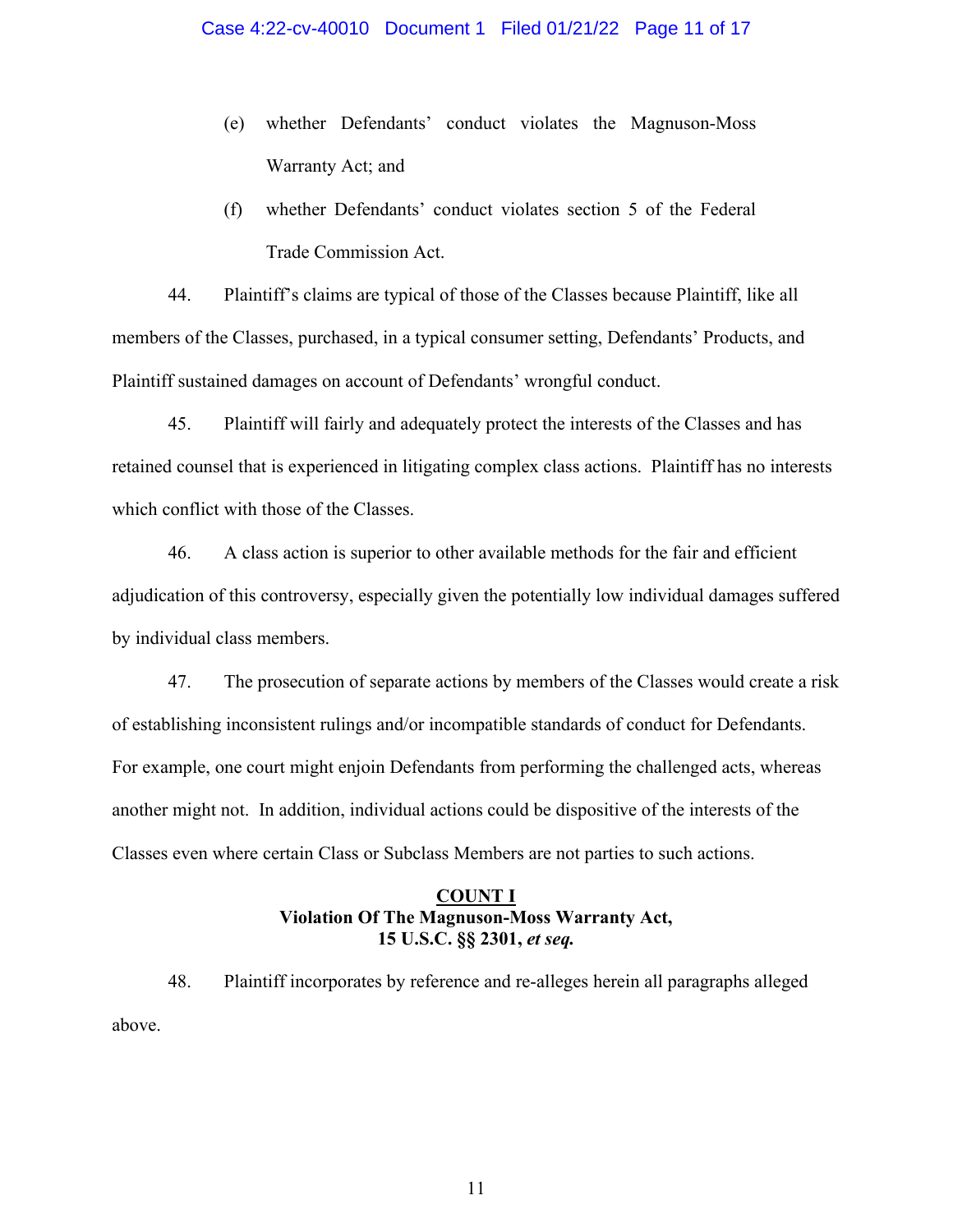### Case 4:22-cv-40010 Document 1 Filed 01/21/22 Page 12 of 17

49. Plaintiff brings this claim individually and on behalf of the members of the proposed Classes against Defendants.

50. The Products are consumer products as defined in 15 U.S.C. § 2301(1).

51. Plaintiff and the Class and Subclass Members are consumers as defined in 15 U.S.C. § 2301(3).

52. Defendants are suppliers and warrantors as defined by the Warranty Act because they are suppliers or other persons who give or offer to give a written warranty or who are or may be obligated under an implied warranty. 15 U.S.C. § 2301(4) and (5).

53. No warrantor may condition the continued validity of a warranty on the use of only authorized repair service and/or authorized replacement parts for non-warranty service and maintenance (other than an article of service provided without charge under the warranty or unless the warrantor has obtained a waiver pursuant to section  $102(c)$  of the Act, 15 U.S.C. 2302(c)). 16 CFR § 700.10(c).

54. In connection with the marketing and sale of the Product, Defendants have conditioned a warranty on the consumer's using, in connection with the warranted Product, with the use of only an authorized repair service and/or authorize replacement parts. 16 CFR § 700.10(c).

55. Specifically, Defendants state: "The guarantee becomes void if repairs are undertaken by unauthorized persons and if original Braun parts are not used."

56. By reason of Defendants' breach of warranties, Defendants violated the statutory rights due Plaintiff and the Class and Subclass Members pursuant to the Magnuson-Moss Warranty Act, 15 U.S.C. §§ 2301, *et seq.*, thereby economically damaging Plaintiff and the Class and Subclass Members.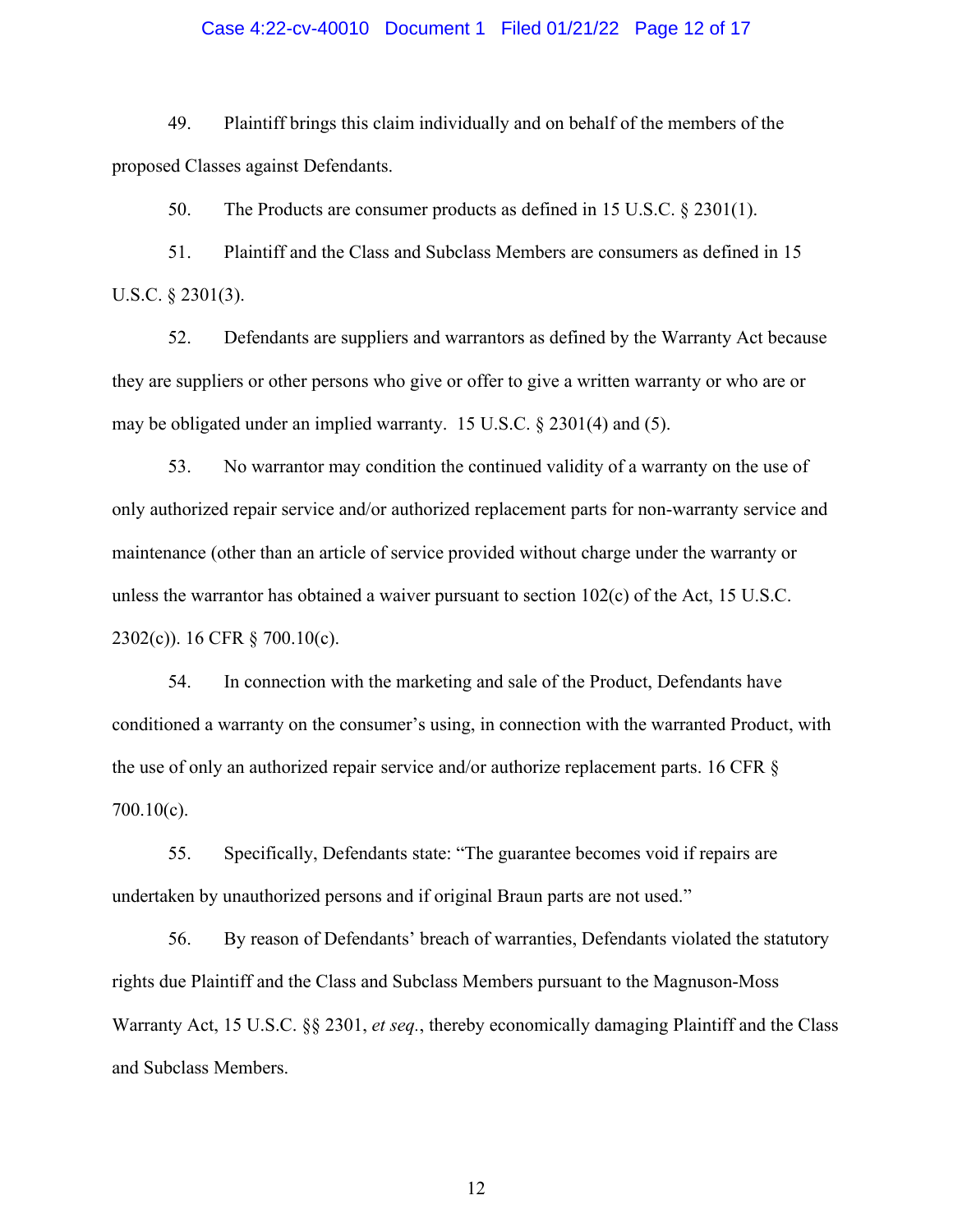### Case 4:22-cv-40010 Document 1 Filed 01/21/22 Page 13 of 17

57. Plaintiff and the Class and Subclass Members were injured as a direct and proximate result of Defendants' breach because they would not have purchased the Products if they knew the truth about the deceptive nature of the Products or would have paid substantially less for them.

## **COUNT II Unjust Enrichment**

58. Plaintiff incorporates by reference and re-alleges herein all paragraphs alleged above.

59. Plaintiff brings this claim individually and on behalf of the members of the proposed Classes against Defendants.

60. Plaintiff and members of the Classes conferred benefits on Defendants by purchasing the Product.

61. Defendants have been unjustly enriched in retaining the revenues derived from Plaintiff and Class and Subclass Members' purchases of the Product. Retention of those moneys under these circumstances is unjust and inequitable because Defendants failed to disclose that the Products contained an unlawful repair restriction until after the point of sale. These omissions caused injuries to Plaintiff and Class and Subclass members because they would not have purchased the Products if the true facts were known or would have paid substantially less for the product.

62. Retention of those moneys also is unjust and inequitable because, as alleged above, Defendants include an unlawful repair restriction on their Products that is not disclosed until after the point of sale.

63. Because Defendants' retention of the non-gratuitous benefits conferred on them by Plaintiff and members of the Classes is unjust and inequitable, Defendants must pay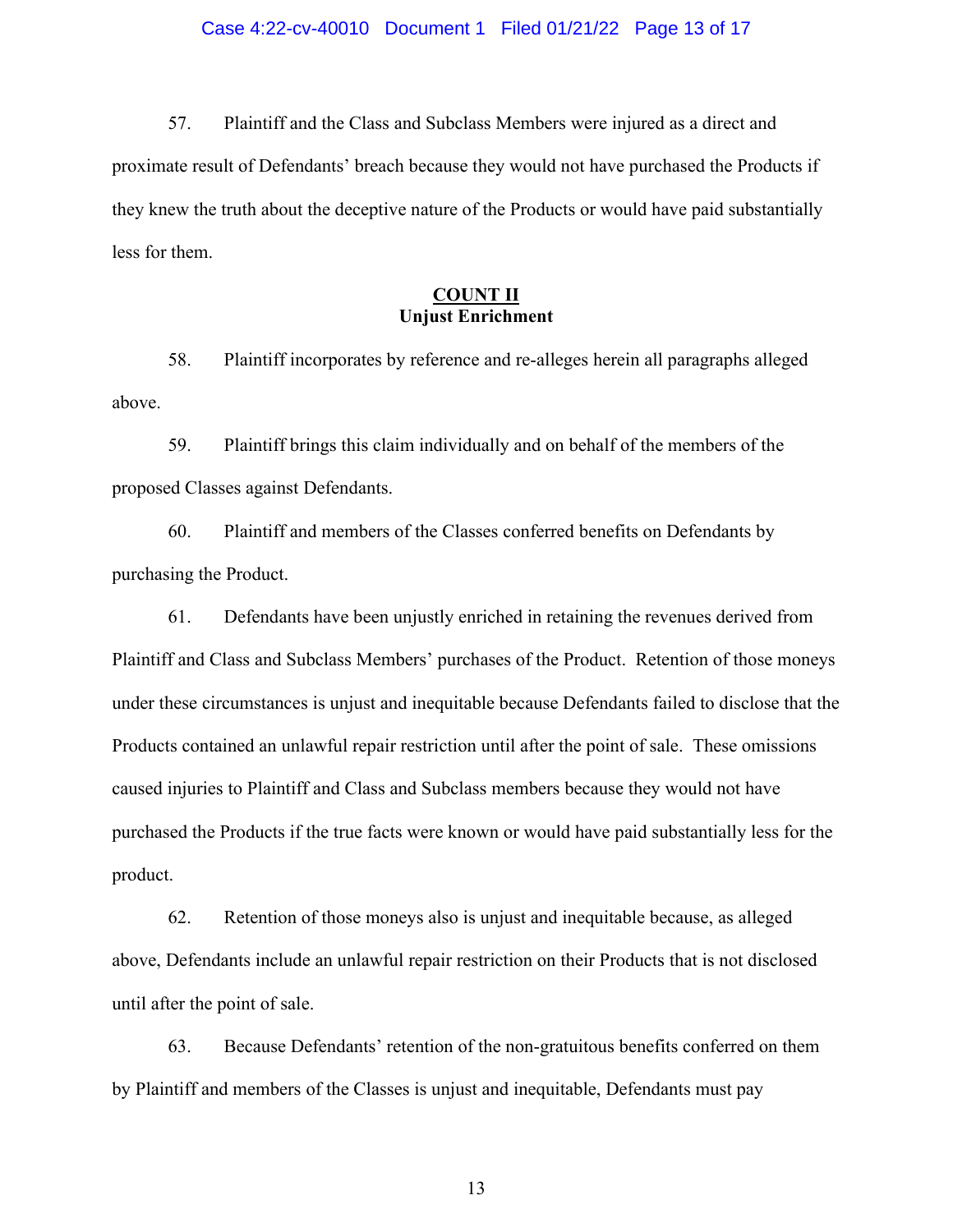### Case 4:22-cv-40010 Document 1 Filed 01/21/22 Page 14 of 17

restitution to Plaintiff and members of the Classes for their unjust enrichment, as ordered by the Court.

# **COUNT III Fraud**

64. Plaintiff incorporates by reference and re-alleges herein all paragraphs alleged above.

65. Plaintiff brings this claim individually and on behalf of the members of the Classes against Defendants.

66. As discussed above, Defendants provided Plaintiff and members of the Classes with false or misleading material information about the Products.

67. Specifically, Defendants indicated to Plaintiff and members of the Classes that they would be unable repair or use parts not authorized by Defendants on the products that they had just purchased. Defendants added this provision knowingly in order to encourage Plaintiff and members of the Classes to purchase new Products and replacement parts at inflated prices rather than repair older Products or purchase third-party parts.

68. Defendants misrepresented that these unlawful repair restrictions were binding and enforceable even though such restrictions were explicitly unlawful according to FTC regulations and thus unenforceable.

69. Defendants exacerbated these misrepresentations because the unlawful repair restrictions were not revealed to Plaintiff and members of the classes until after the point of sale.

70. These misrepresentations were made with knowledge of their falsehood.

71. The misrepresentations made by Defendants, upon which Plaintiff and members of the Classes reasonably and justifiably relied, were intended to induce, and actually induced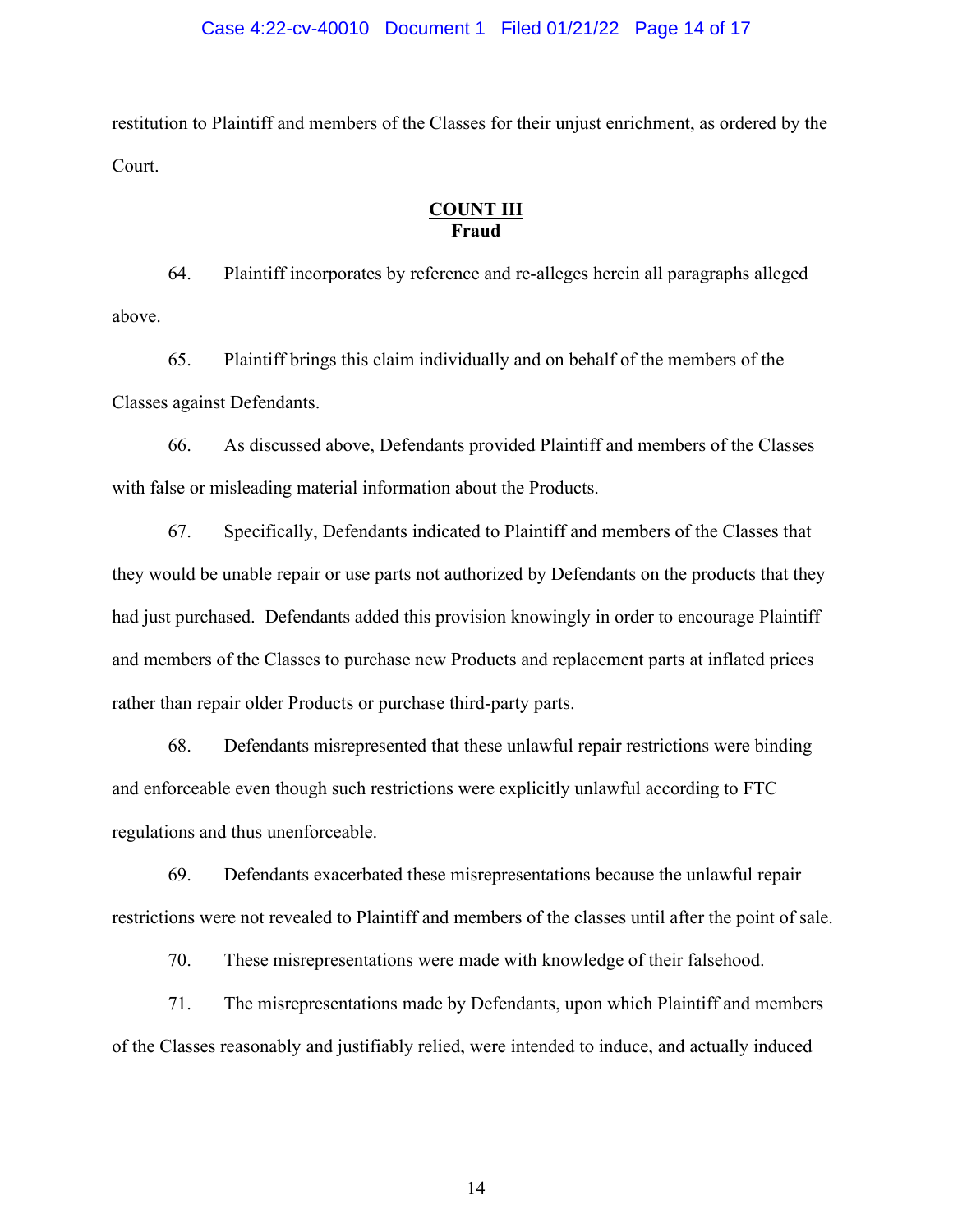#### Case 4:22-cv-40010 Document 1 Filed 01/21/22 Page 15 of 17

Plaintiff and members of the Classes to purchase Products that they otherwise would not have or at least pay substantially more for the product than they would have.

72. The fraudulent actions of Defendants caused damage to Plaintiff and members of the Classes in the form of price premiums and are entitled to damages and other legal and equitable relief as a result.

# **COUNT IV Fraudulent Omission**

73. Plaintiff incorporates by reference and re-alleges herein all paragraphs alleged above.

74. Plaintiff brings this claim individually and on behalf of the members of the proposed Classes against Defendants.

75. This claim is based on fraudulent omissions concerning the unlawfulness of the repair restrictions that are included in Defendants' warranties. As discussed above, Defendants failed to disclose that the Products included a restriction that ostensibly prevented Plaintiff and members of the class from repairing their products themselves until after the point of sale.

76. The false and misleading omissions were made with knowledge of their falsehood. Defendants manufacture, market, and sell consumer electronics nationwide and know that the FTC has stated that repair restrictions of the type that appears on Defendants' warranty are unlawful. Nonetheless, Defendants continued to include their unlawful repair restrictions on their Products and continue to fail to reveal such restrictions to consumers until after the point of sale.

77. The false and misleading omissions were made by Defendants, upon which Plaintiff and members of the proposed Classes reasonably and justifiably relied, and were intended to induce and actually induced Plaintiff and members of the Classes to purchase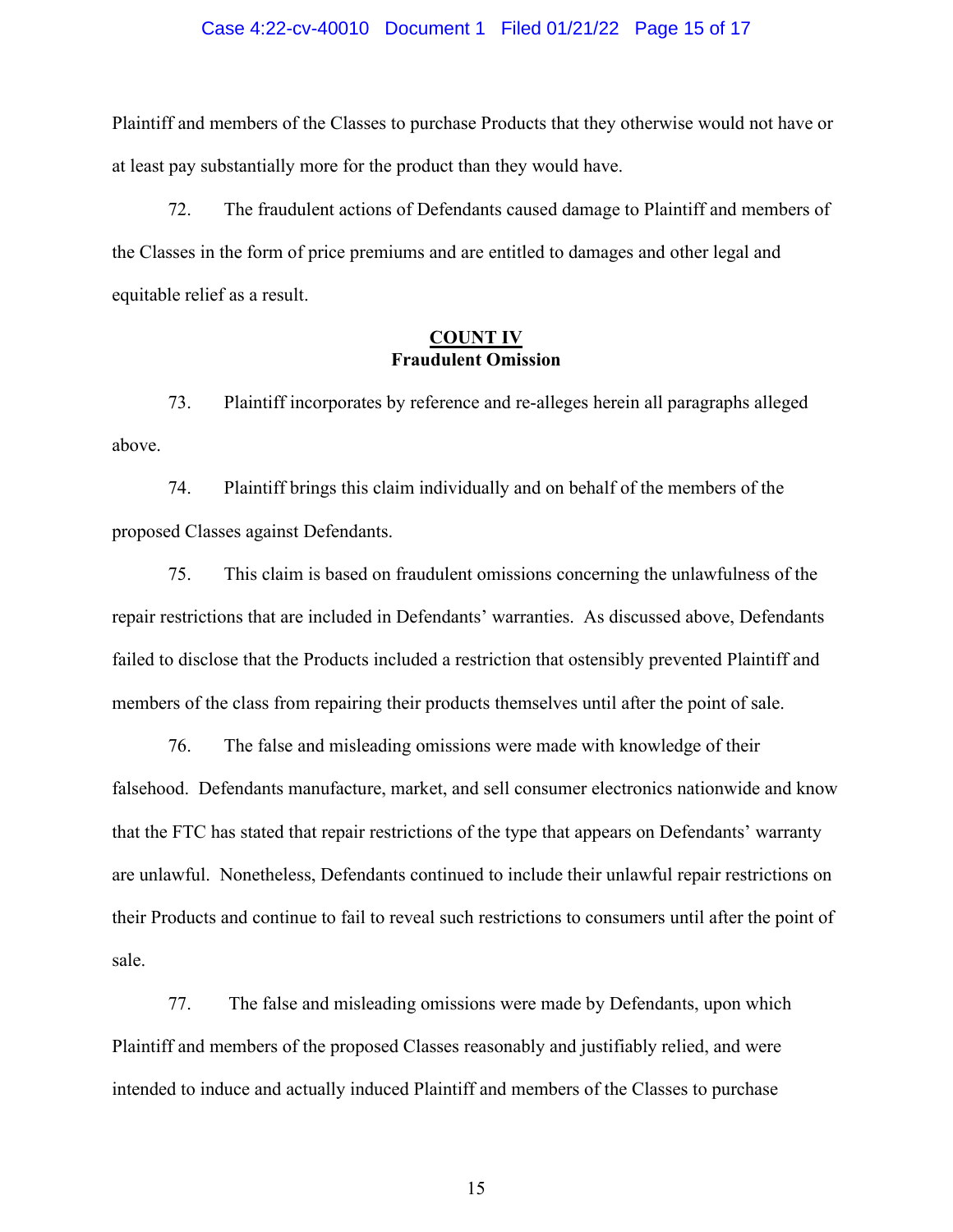### Case 4:22-cv-40010 Document 1 Filed 01/21/22 Page 16 of 17

Products that they otherwise would not have or at least pay substantially more for the Products than they otherwise would have.

78. The fraudulent actions of Defendants caused damage to Plaintiff and members of the proposed Classes, who are entitled to damages and punitive damages.

#### **PRAYER FOR RELIEF**

WHEREFORE, Plaintiff, individually and on behalf of all others similarly situated, seeks judgment against Defendants, as follows:

- (a) For an order certifying the nationwide Class and Massachusetts Subclass under Rule 23 of the Federal Rules of Civil Procedure and naming Plaintiff as representative of the Class and Massachusetts Subclass and Plaintiff's attorneys as Class Counsel to represent the Class and Massachusetts Subclass Members;
- (b) For an order declaring the Defendants' conduct violates the statutes referenced herein;
- (c) For an order finding in favor of Plaintiff, the nationwide Class, and the Massachusetts Subclass on all counts asserted herein;
- (d) For compensatory and punitive damages in amounts to be determined by the Court and/or jury;
- (e) An award of statutory penalties to the extent available;
- (f) For pre-judgment interest on all amounts awarded;
- (g) For an order of restitution and all other forms of monetary relief; and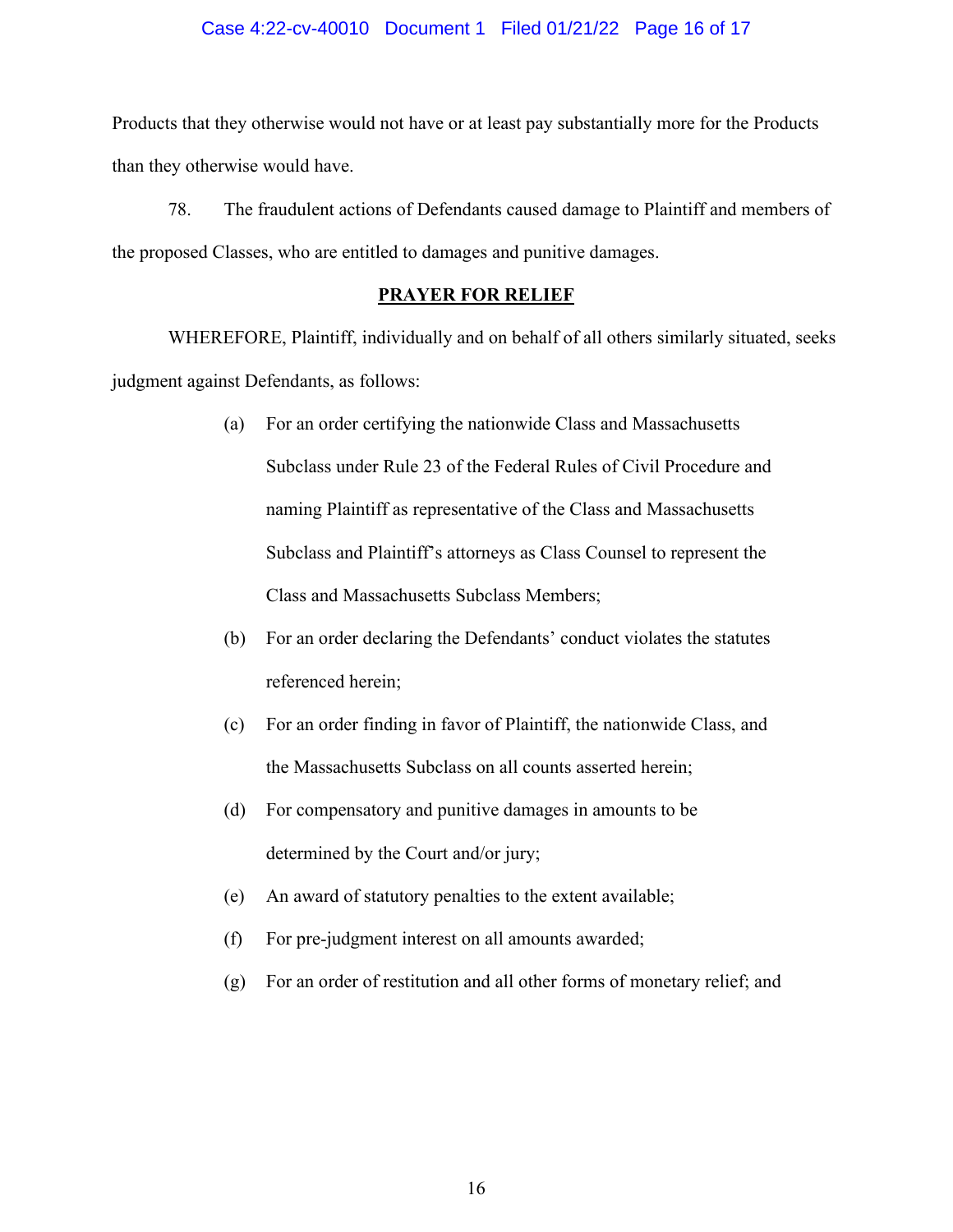(h) For an order awarding Plaintiff, the Class, and Massachusetts

Subclass their reasonable attorneys' fees and expenses and costs of suit.

# **DEMAND FOR TRIAL BY JURY**

Pursuant to Fed. R. Civ. P. 38(b)(1), Plaintiff demands a trial by jury of all issues so

triable.

Dated: January 21, 2022 Respectfully submitted,

# **REARDON SCANLON LLP**

By: */s/ James J. Reardon, Jr.* James J. Reardon, Jr.

James J. Reardon, Jr. 45 South Main Street, 3rd Floor West Hartford, CT 06107 Telephone: (860) 955-9455 Facsimile: (860) 920-5242 Email: james.reardon@reardonscanlon.com

### **BURSOR & FISHER, P.A.**

Julian C. Diamond (*Pro Hac Vice forthcoming*) 888 Seventh Avenue, Third Floor New York, NY 10019 Telephone: (646) 837-7011 Facsimile: (212) 989-9163 Email: jdiamond@bursor.com

### **BURSOR & FISHER, P.A.**

Neal Deckant (*Pro Hac Vice forthcoming*) 1990 North California Blvd., Suite 940 Walnut Creek, CA 94596 Telephone: (925) 300-4455 Facsimile: (925) 407-2700 Email: ndeckant@bursor.com

*Attorneys for Plaintiff*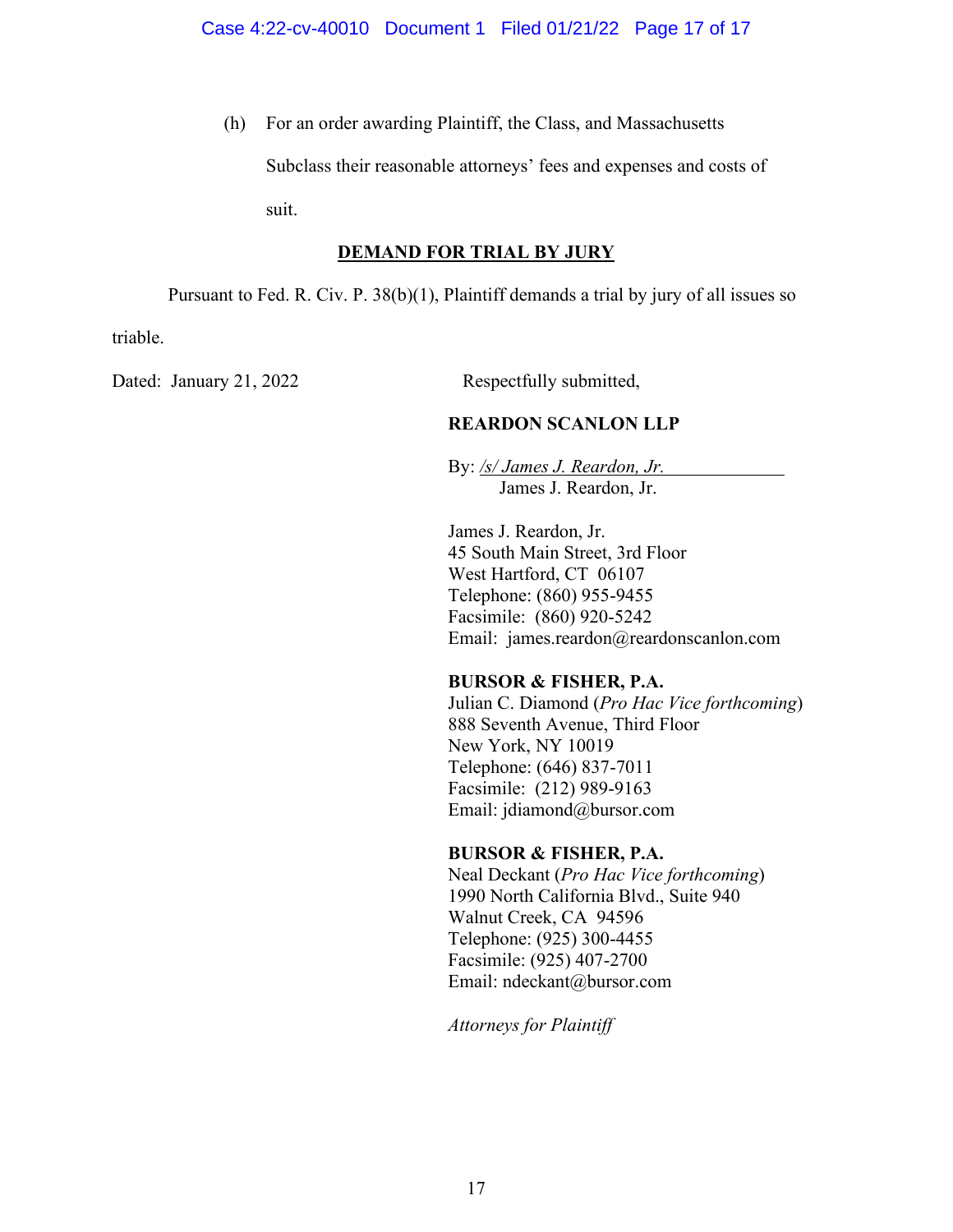**US 44** (Rev. 04/21) **Case 4:22-cv-40020 UPPCUPPVER SHEEP**  $\phi$  1/21/22 Page 1 of 2 The JS 44 civil cover sheet and the information contained herein neither replace nor supplement the filing and service of pleadings or other papers as required by law, except as provided by local rules of court. This form, approved by the Judicial Conference of the United States in September 1974, is required for the use of the Clerk of Court for the purpose of initiating the civil docket sheet. *(SEE INSTRUCTIONS ON NEXT PAGE OF THIS FORM.)* I. (a) PLAINTIFFS **DEFENDANTS** The Proctor & Gamble Company and The Gillette Company Thomas Watson LLC (b) County of Residence of First Listed Plaintiff Middlesex County of Residence of First Listed Defendant *(EXCEPT IN U.S. PLAINTIFF CASES) (IN U.S. PLAINTIFF CASES ONLY)* NOTE: IN LAND CONDEMNATION CASES, USE THE LOCATION OF THE TRACT OF LAND INVOLVED. **(c)** Attorneys *(Firm Name, Address, and Telephone Number)* Attorneys *(If Known)* Reardon Scanlon LLP 45 S. Main St., 3rd Flr. E. West Hartford, CT 06107 860955-9455 **III. CITIZENSHIP OF PRINCIPAL PARTIES** *(Place an "X" in One Box for Plaintiff (For Diversity Cases Only) and One Box for Defendant*) *and One Box for Defendant*) *(For Diversity Cases Only) and One Box for Defendant)*  1 U.S. Government **3** Federal Question **1 PTF DEF PTF DEF PTF DEF PTF DEF** Plaintiff *(U.S. Government Not a Party)* Citizen of This State  $\overline{X}$  1  $\overline{1}$  1 Incorporated *or* Principal Place  $\overline{1}$  4  $\overline{X}$  4 of Business In This State 2 U.S. Government 4 Diversity Citizen of Another State 2 2 Incorporated *and* Principal Place 5 5  $|\mathbf{x}|$  4 Diversity *(Indicate Citizenship of Parties in Item III)* Citizen or Subject of a  $\Box$  3 Foreign Nation  $\Box$  6 6 6 Foreign Country **IV. NATURE OF SUIT** (Place an "X" in One Box Only) Click here for: Nature of Suit Code Descriptions. **CONTRACT CONTRACT TORTS TORTS FORFEITURE/PENALTY BANKRUPTCY CONTRACT OTHER STATUTES** 110 Insurance **PERSONAL INJURY PERSONAL INJURY** 625 Drug Related Seizure 422 Appeal 28 USC 158 375 False Claims Act 120 Marine 310 Airplane 310 Airplane 365 Personal Injury - of Property 21 USC 881 323 Withdrawal 376 Qui Tam (31 USC 130 Miller Act 1315 Airplane Product 1315 Airplane Product 11 and Negotiable Instrument 140 Negotiable Instrument 140 State Rea 140 Negotiable Instrument Liability 1367 Health Care/ **1200 State Reapportionment** 1400 State Reapportionment **INTELLECTUAL** 150 Recovery of Overpayment 320 Assault, Libel & Pharmaceutical **PROPERTY RIGHTS** 410 Antitrust 81 Antitrust Slander Personal Injury 820 Converted A 300 Banks and Banking & Enforcement of Judgment Slander Slander Personal Injury | 820 Copyrights | 430 Banks and Banking 151 Medicare Act 330 Federal Employers' Product Liability Product Liability 830 Patent 450 Commerce 151 Medicare Act 152 S30 Federal Employers' Product Liability<br>152 Recovery of Defaulted Liability Liability 368 Asbestos Personal 835 Patent - Abbreviated 460 Deportation<br>368 Asbestos Personal 152 Recovery of Defaulted 460 Student Loans 1340 Marine 1934 Marine 1934 Marine 1934 Marine 1934 Mustave 1947 Mexical Product 1947 New Drug Application 470 Racketeer Influenced and States 1940 Marine Product 1.1 Liability 1940 Marine 1940 Marine 1940 M (Excludes Veterans) 345 Marine Product Liability Liability 2018 1991 840 Trademark Corrupt Organizations 153 Recovery of Overpayment Liability **PERSONAL PROPERTY** LABOR<br>
of Veteran's Benefits 350 Motor Vehicle **X** 370 Other Fraud 1710 Fair Labor Standards Act of 2016 (15 USC 1681 or 1692) of Veteran's Benefits 350 Motor Vehicle 370 Other Fraud 1710 Fair Labor Standards Act of 2016<br>160 Stockholders' Suits 355 Motor Vehicle 371 Truth in Lending Act X 370 Other Fraud 485 Telephone Consumer 190 Other Contract Product Liability 380 Other Personal 720 Labor/Management **SOCIAL SECURITY** Protection Act 195 Contract Product Liability 360 Other Personal Property Damage Relations Relations 861 HIA (1395ff) 490 Cable/Sat TV 196 Franchise Injury Injury 1858 Property Damage 740 Railway Labor Act 862 Black Lung (923) 850 Securities/Commodities/<br>362 Personal Injury Product Liability 751 Family and Medical 863 DIWC/DIWW (405(g) Exchange Personal Injury - Product Liability 751 Family and Medical 863 DIWC/DIWW (405(g)) Exchange<br>Medical Malpractice Leave Act 264 SSID Title XVI 890 Other State Leave Act  $\Box$  864 SSID Title XVI 890 Other Statutory Actions **REAL PROPERTY CIVIL RIGHTS PRISONER PETITIONS** 790 Other Labor Litigation 865 RSI (405(g)) 891 Agricultural Acts<br>Land Condemnation 1440 Other Civil Rights Habeas Corpus: 791 Employee Retirement 893 Environmental M 210 Land Condemnation 440 Other Civil Rights **Habeas Corpus:** 791 Employee Retirement 893 Environmental Matters 220 Foreclosure 441 Voting 441 Voting 463 Alien Detainee Income Security Act **FEDERAL TAX SUITS** 895 Freedom of Information 230 Rent Lease & Ejectment 442 Employment 510 Motions to Vacate 870 Taxes (U.S. Plaintiff Act Act 370 Taxes (U.S. Plaintiff Act Act or Defendant) 870 Taxes (U.S. Plaintiff Act Act or Defendant) 896 Arbitration 240 Torts to Land 443 Housing/ Sentence or Defendant) 896 Arbitration 245 Tort Product Liability Accommodations 530 General 871 IRS—Third Party 899 Administrative Procedure 26 USC 7609 290 All Other Real Property 445 Amer. w/Disabilities - 535 Death Penalty **IMMIGRATION** 26 USC 7609 Act/Review or Appeal of Employment **Constanting Constanting Constanting Constanting Agency Decision** Agency Decision 446 Amer. w/Disabilities - 540 Mandamus & Other 1465 Other Immigration 1465 Other 1950 Constitutionality of

|                                                                                                                                                                               | Employment<br>446 Amer. w/Disabilities -<br>Other<br>448 Education | Other:<br>540 Mandamus & Other<br>550 Civil Rights<br>555 Prison Condition<br>560 Civil Detainee -<br>Conditions of<br>Confinement | 462 Naturalization Application<br>465 Other Immigration<br>Actions                                                     |                                                                                               | Agency Decision<br>950 Constitutionality of<br><b>State Statutes</b>                      |  |  |  |
|-------------------------------------------------------------------------------------------------------------------------------------------------------------------------------|--------------------------------------------------------------------|------------------------------------------------------------------------------------------------------------------------------------|------------------------------------------------------------------------------------------------------------------------|-----------------------------------------------------------------------------------------------|-------------------------------------------------------------------------------------------|--|--|--|
| V. ORIGIN (Place an "X" in One Box Only)                                                                                                                                      |                                                                    |                                                                                                                                    |                                                                                                                        |                                                                                               |                                                                                           |  |  |  |
| Original<br>$\mathbf{X}$ <sup>1</sup><br>Proceeding                                                                                                                           | Removed from<br>3<br><b>State Court</b>                            | Remanded from<br>4<br>Appellate Court                                                                                              | Reinstated or<br>5<br>Reopened<br>(specify)                                                                            | Transferred from<br>Multidistrict<br>$\theta$<br>Another District<br>Litigation -<br>Transfer | Multidistrict<br>8<br>Litigation -<br>Direct File                                         |  |  |  |
| <b>VI. CAUSE OF ACTION</b>                                                                                                                                                    | 28 U.S.C. § 1332(d)(2)                                             |                                                                                                                                    | Cite the U.S. Civil Statute under which you are filing <i>(Do not cite jurisdictional statutes unless diversity)</i> : |                                                                                               |                                                                                           |  |  |  |
| Brief description of cause:<br>Plaintiff files this class action on behalf of purchasers of defendants' products which violate the Magnuson-Moss Warranty Act and common law. |                                                                    |                                                                                                                                    |                                                                                                                        |                                                                                               |                                                                                           |  |  |  |
| VII. REQUESTED IN<br><b>COMPLAINT:</b>                                                                                                                                        | $\vert x \vert$<br>UNDER RULE 23, F.R.Cv.P.                        | CHECK IF THIS IS A CLASS ACTION                                                                                                    | <b>DEMANDS</b><br>\$5,000,001                                                                                          | <b>JURY DEMAND:</b>                                                                           | CHECK YES only if demanded in complaint:<br>$\overline{\mathbf{x}}$ Yes<br>N <sub>0</sub> |  |  |  |
| VIII. RELATED CASE(S)<br><b>IF ANY</b>                                                                                                                                        | (See instructions):                                                | <b>JUDGE</b>                                                                                                                       |                                                                                                                        | <b>DOCKET NUMBER</b>                                                                          |                                                                                           |  |  |  |
| <b>DATE</b>                                                                                                                                                                   |                                                                    | SIGNATURE OF ATTORNEY OF RECORD                                                                                                    |                                                                                                                        |                                                                                               |                                                                                           |  |  |  |
| Jan 21, 2022                                                                                                                                                                  |                                                                    |                                                                                                                                    |                                                                                                                        |                                                                                               |                                                                                           |  |  |  |
| <b>FOR OFFICE USE ONLY</b>                                                                                                                                                    |                                                                    |                                                                                                                                    |                                                                                                                        |                                                                                               |                                                                                           |  |  |  |
| <b>RECEIPT#</b>                                                                                                                                                               | <b>AMOUNT</b>                                                      | <b>APPLYING IFP</b>                                                                                                                | <b>JUDGE</b>                                                                                                           | MAG. JUDGE                                                                                    |                                                                                           |  |  |  |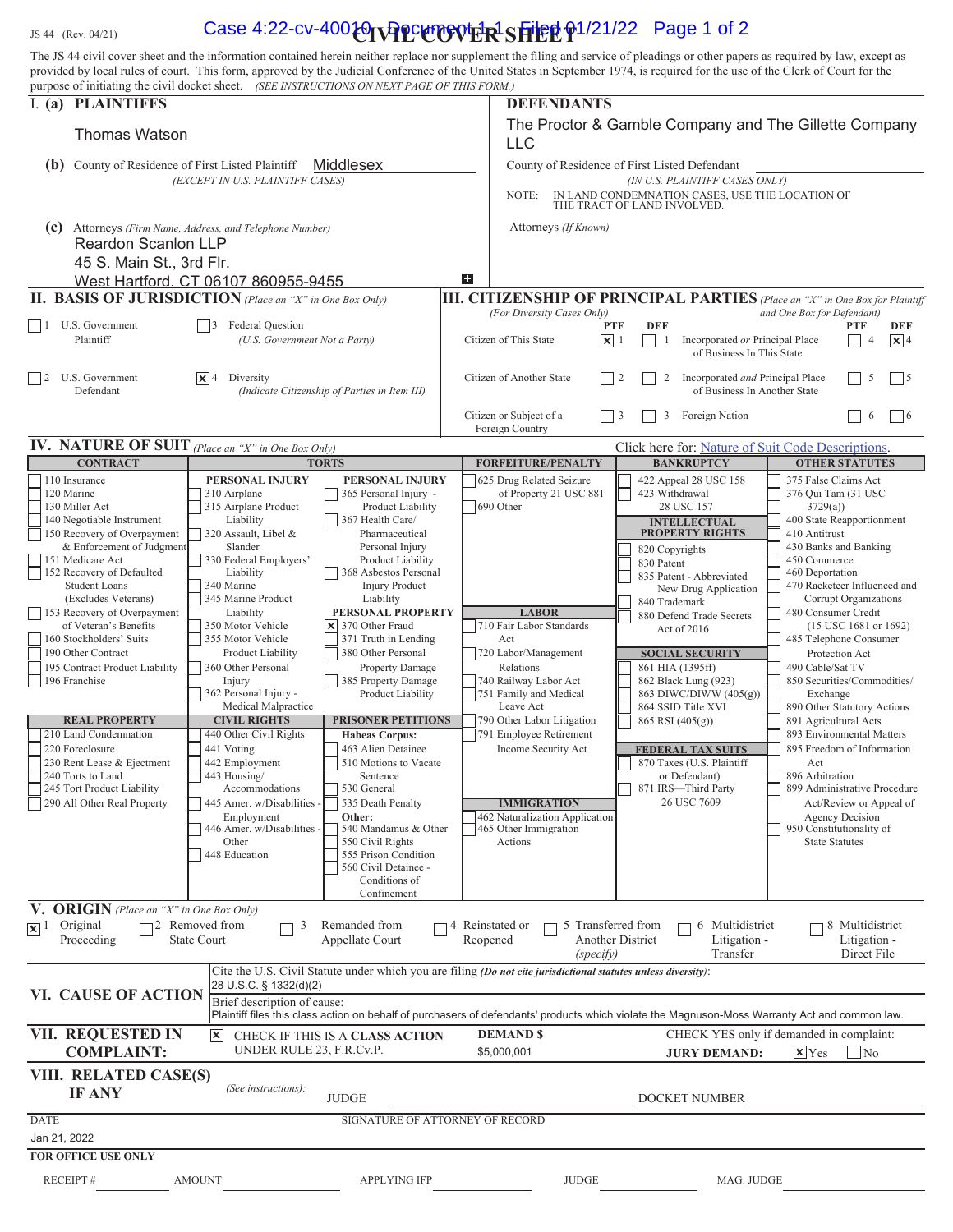### **INSTRUCTIONS FOR ATTORNEYS COMPLETING CIVIL COVER SHEET FORM JS 44**

#### Authority For Civil Cover Sheet

The JS 44 civil cover sheet and the information contained herein neither replaces nor supplements the filings and service of pleading or other papers as required by law, except as provided by local rules of court. This form, approved by the Judicial Conference of the United States in September 1974, is required for the use of the Clerk of Court for the purpose of initiating the civil docket sheet. Consequently, a civil cover sheet is submitted to the Clerk of Court for each civil complaint filed. The attorney filing a case should complete the form as follows:

- **I.(a) Plaintiffs-Defendants.** Enter names (last, first, middle initial) of plaintiff and defendant. If the plaintiff or defendant is a government agency, use only the full name or standard abbreviations. If the plaintiff or defendant is an official within a government agency, identify first the agency and then the official, giving both name and title.
- **(b) County of Residence.** For each civil case filed, except U.S. plaintiff cases, enter the name of the county where the first listed plaintiff resides at the time of filing. In U.S. plaintiff cases, enter the name of the county in which the first listed defendant resides at the time of filing. (NOTE: In land condemnation cases, the county of residence of the "defendant" is the location of the tract of land involved.)
- **(c) Attorneys.** Enter the firm name, address, telephone number, and attorney of record. If there are several attorneys, list them on an attachment, noting in this section "(see attachment)".

**II. Jurisdiction.** The basis of jurisdiction is set forth under Rule 8(a), F.R.Cv.P., which requires that jurisdictions be shown in pleadings. Place an "X" in one of the boxes. If there is more than one basis of jurisdiction, precedence is given in the order shown below. United States plaintiff. (1) Jurisdiction based on 28 U.S.C. 1345 and 1348. Suits by agencies and officers of the United States are included here. United States defendant. (2) When the plaintiff is suing the United States, its officers or agencies, place an "X" in this box. Federal question. (3) This refers to suits under 28 U.S.C. 1331, where jurisdiction arises under the Constitution of the United States, an amendment

to the Constitution, an act of Congress or a treaty of the United States. In cases where the U.S. is a party, the U.S. plaintiff or defendant code takes precedence, and box 1 or 2 should be marked.

Diversity of citizenship. (4) This refers to suits under 28 U.S.C. 1332, where parties are citizens of different states. When Box 4 is checked, the citizenship of the different parties must be checked**.** (See Section III below**; NOTE: federal question actions take precedence over diversity cases.**)

- **III. Residence (citizenship) of Principal Parties.** This section of the JS 44 is to be completed if diversity of citizenship was indicated above. Mark this section for each principal party.
- **IV. Nature of Suit.** Place an "X" in the appropriate box. If there are multiple nature of suit codes associated with the case, pick the nature of suit code that is most applicable. Click here for: Nature of Suit Code Descriptions.
- **V. Origin.** Place an "X" in one of the seven boxes.

Original Proceedings. (1) Cases which originate in the United States district courts.

Removed from State Court. (2) Proceedings initiated in state courts may be removed to the district courts under Title 28 U.S.C., Section 1441. Remanded from Appellate Court. (3) Check this box for cases remanded to the district court for further action. Use the date of remand as the filing date.

Reinstated or Reopened. (4) Check this box for cases reinstated or reopened in the district court. Use the reopening date as the filing date. Transferred from Another District. (5) For cases transferred under Title 28 U.S.C. Section 1404(a). Do not use this for within district transfers or multidistrict litigation transfers.

Multidistrict Litigation – Transfer. (6) Check this box when a multidistrict case is transferred into the district under authority of Title 28 U.S.C. Section 1407.

Multidistrict Litigation – Direct File. (8) Check this box when a multidistrict case is filed in the same district as the Master MDL docket. **PLEASE NOTE THAT THERE IS NOT AN ORIGIN CODE 7.** Origin Code 7 was used for historical records and is no longer relevant due to changes in statute.

- **VI. Cause of Action.** Report the civil statute directly related to the cause of action and give a brief description of the cause. **Do not cite jurisdictional statutes unless diversity.** Example: U.S. Civil Statute: 47 USC 553 Brief Description: Unauthorized reception of cable service.
- **VII. Requested in Complaint.** Class Action. Place an "X" in this box if you are filing a class action under Rule 23, F.R.Cv.P. Demand. In this space enter the actual dollar amount being demanded or indicate other demand, such as a preliminary injunction. Jury Demand. Check the appropriate box to indicate whether or not a jury is being demanded.
- **VIII. Related Cases.** This section of the JS 44 is used to reference related pending cases, if any. If there are related pending cases, insert the docket numbers and the corresponding judge names for such cases.

**Date and Attorney Signature.** Date and sign the civil cover sheet.